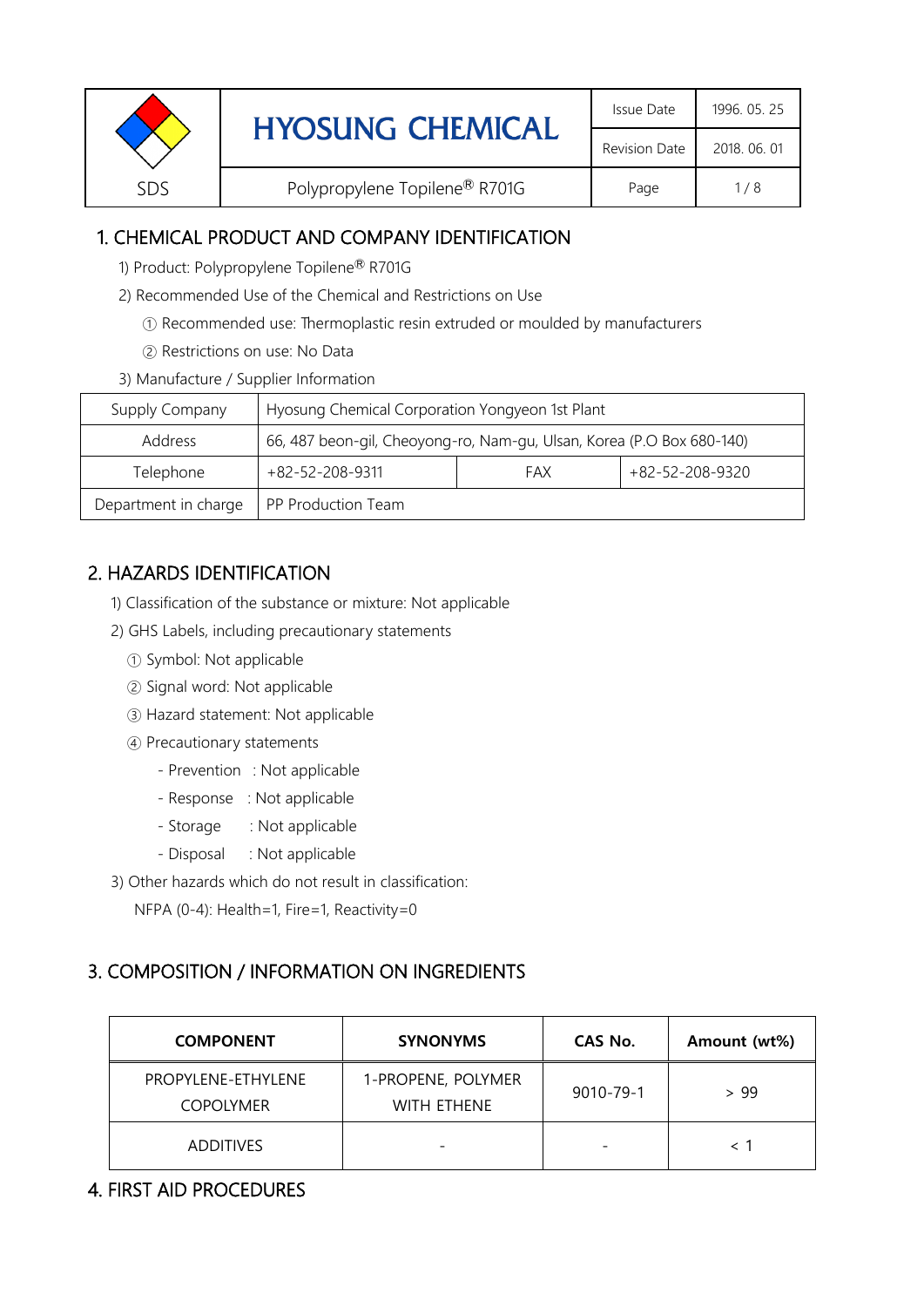|     | <b>HYOSUNG CHEMICAL</b>       | Issue Date    | 1996. 05. 25 |
|-----|-------------------------------|---------------|--------------|
|     |                               | Revision Date | 2018, 06, 01 |
| SDS | Polypropylene Topilene® R701G | Page          | 2/8          |

1) Eye Contact

 · In case of contact with substance, rinse your eyes immediately with running water for at least 20 minutes.

· Take medical action.

2) Skin Contact

· In case of contact with substance, rinse your skin immediately with running water for at least 20 minutes.

- · Remove contaminated cloths including shoes immediately.
- · Take medical action.
- 3) Inhalation
	- · Take medical action.
	- · Move into fresh air.
	- · If short of breathing, provide oxygen supply system.
- 4) Ingestion
	- · Do not put anything into the mouth of an unconscious person.
	- · Take medical action.
- 5) First-Aid Treatment and Information on Medical Doctors
	- · Let a medical provider know about the substance and take appropriate protection.

# 5. FIRE FIGHTING MEASURES

- 1) Suitable (Unsuitable) Extinguishing Media
	- · Extinguishing media: Water, Carbon dioxide, Extinguishing powder, Firefighting foam
	- · Unsuitable Extinguishing media: No data
	- · Large fire: Firefighting, Water spray
- 2) Specific Hazards from Chemical Material
	- · Toxicant from combustion: Pyrolysis or combustion cause irritative gases or carbon dioxides.
- 3) Fire Fighting Procedures and Equipment
	- · If it can be done without risk, move container from fire area.
	- · If it will be leak, do not spray high-pressure water stream.
	- · Dike for later processing.
	- · Use extinguishing agents appropriate for surrounding fire.
	- · Avoid inhalation of materials and combustion products.
	- · Up the wind and avoid low area.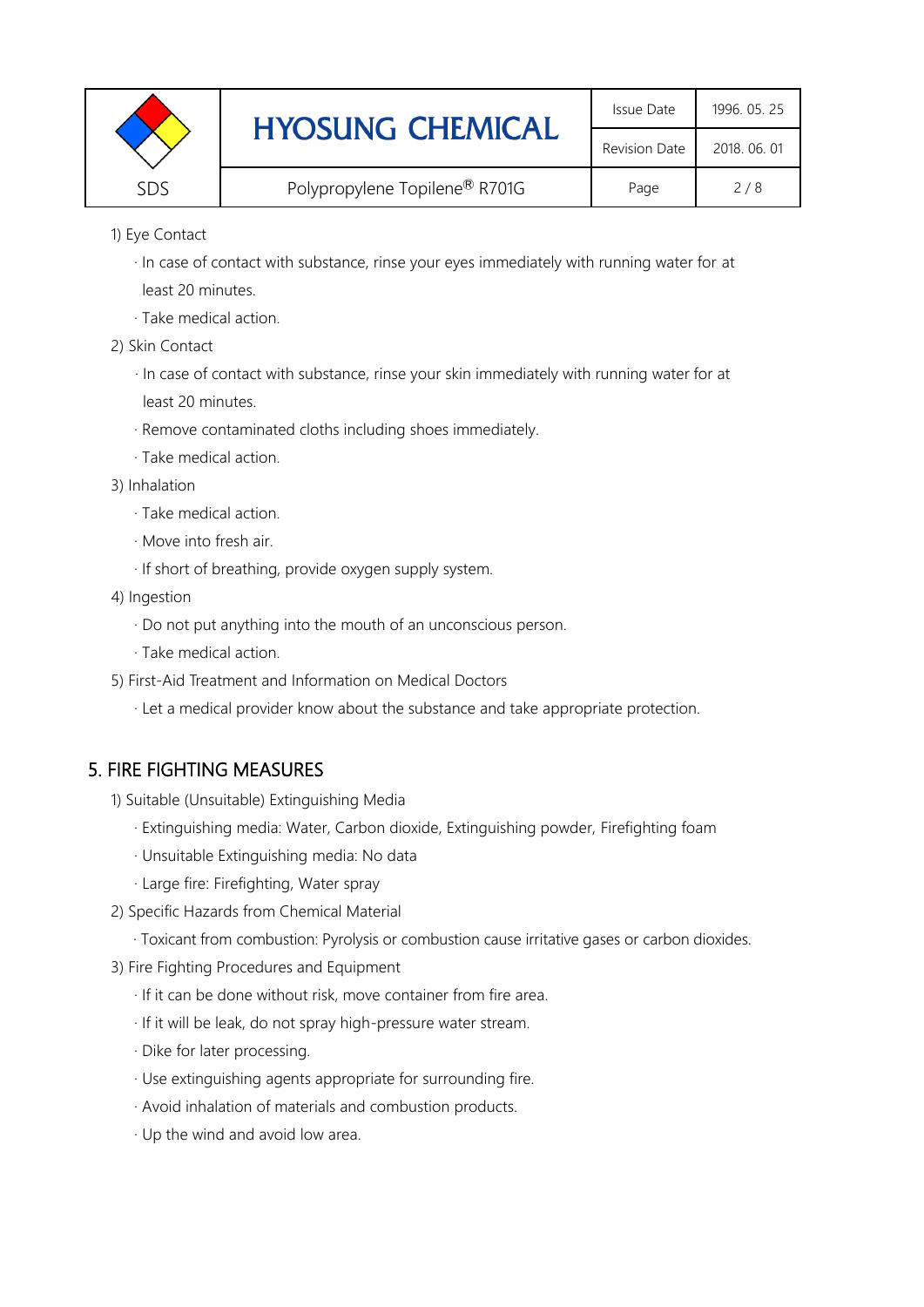|     | <b>HYOSUNG CHEMICAL</b>       | Issue Date    | 1996. 05. 25 |
|-----|-------------------------------|---------------|--------------|
|     |                               | Revision Date | 2018, 06, 01 |
| SDS | Polypropylene Topilene® R701G | Page          | 3/8          |

# 6. ACCIDENTAL RELEASE MEASURES

1) Personal Precautions, Protective Equipment and Emergency Procedures

- · Remove all flammable sources.
- · If it is not dangerous, stop leaking.
- · Take caution of substances and conditions that should be avoided.
- · Ventilate properly.
- · Do not touch the effluents or walk around the area.
- · Prevent producing dust.
- 2) Environmental Precautions
	- · Release to air: Not available
	- · Release to soil: Not available
	- · Release to water: Not available
- 3) Purification and Removal Methods
	- · Small leak: Put in proper containers for waste.
	- ,· Large leak: To minimize the spread, cover it with plastic sheets or water-proof cloths and keep it away from water.

## 7. HANDLING AND STORAGE

- 1) Handling
	- · Avoid direct physical contact.
	- · Wash thoroughly after use.
- · Take precautionary measures to prevent against explosion risks, as all types of polymers may develop dust during transporting or grinding of granules.
	- 2) Storage
		- · Keep stored in airtight containers.
		- · Keep stores in a cool, dry place.
		- · Place in an appropriate space in compliance with local regulation.

## 8. EXPOSURE CONTROLS AND PERSONAL PROTECTION

- 1) Exposure Limits and Biological Exposure Limits of Chemical
	- · KOSHA: No data
	- · AIHA: No data
	- · ACGIH: No data
	- · OSHA: No data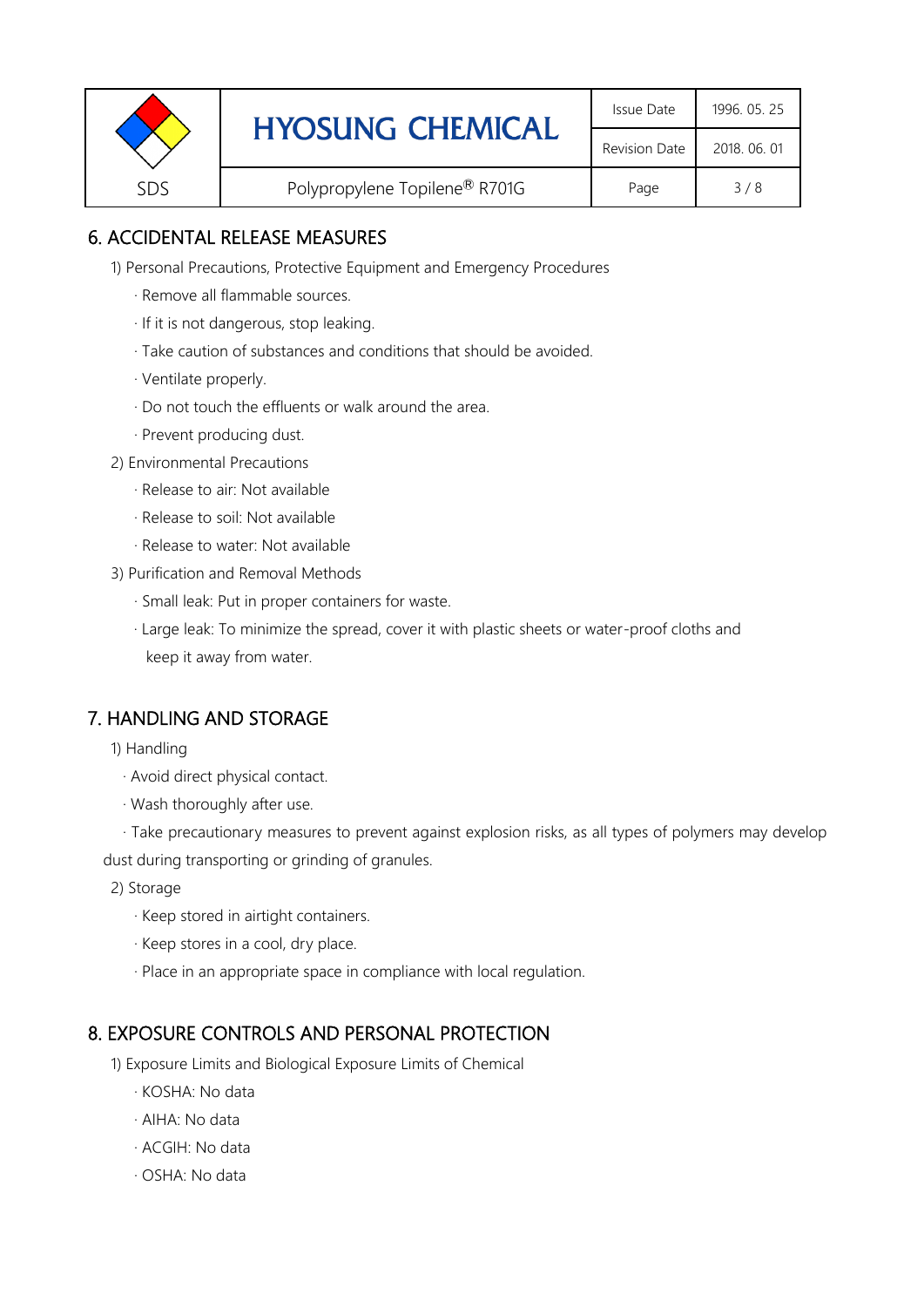|      | <b>HYOSUNG CHEMICAL</b>       | Issue Date           | 1996. 05. 25 |
|------|-------------------------------|----------------------|--------------|
|      |                               | <b>Revision Date</b> | 2018, 06, 01 |
| SDS. | Polypropylene Topilene® R701G | Page                 | 4/8          |

· Biological exposure limits: No data

- 2) Engineering Management
	- · Install local ventilation system.

· Ventilation equipment should be explosion-proof if explosive concentrations of dust, vapor of fume are present.

- 3) Personal Protective Equipment
	- ① Respiratory protection
		- · Use approved respirator if unable to control airborne dust, fumes, and vapor.
	- ② Eyes protection
		- · The wearing of chemical safety goggles or face shield is recommended.
		- · Install eyes washing facilities and quick drench shower near work areas.
	- ③ Hands protection
		- · The wearing of protective gloves is recommended to prevent exposure.
	- ④ Human body protection
		- · The wearing of protective clothing is recommended to prevent exposure.

## 9. PHYSICAL AND CHEMICAL PROPERTIES

- 1) Appearance: White pellet
- 2) Odor: Odorless
- 3) Odor Threshold: No data
- 4) pH: No data
- 5) Melting / Freezing Point: 130 ~ 170 ℃
- 6) Initial Boiling Point or Boiling Point Range: No data
- 7) Flash Point: No data
- 8) Evaporation Rate: No data
- 9) Flammability (Solid, Gas) : No data
- 10) Upper / Lower Flammability or Explosive Limits: No data
- 11) Vapor Pressure: No data
- 12) Solubility: Insoluble
- 13) Vapor Density: No data
- 14) Relative Density: 0.88~0.92 kg/L (at 20℃)
- 15) N-Octane / Water Partition Coefficient: No data
- 16) Auto Ignition Temperature: 400℃
- 17) Decomposition Temperature: No data
- 18) Viscosity: No data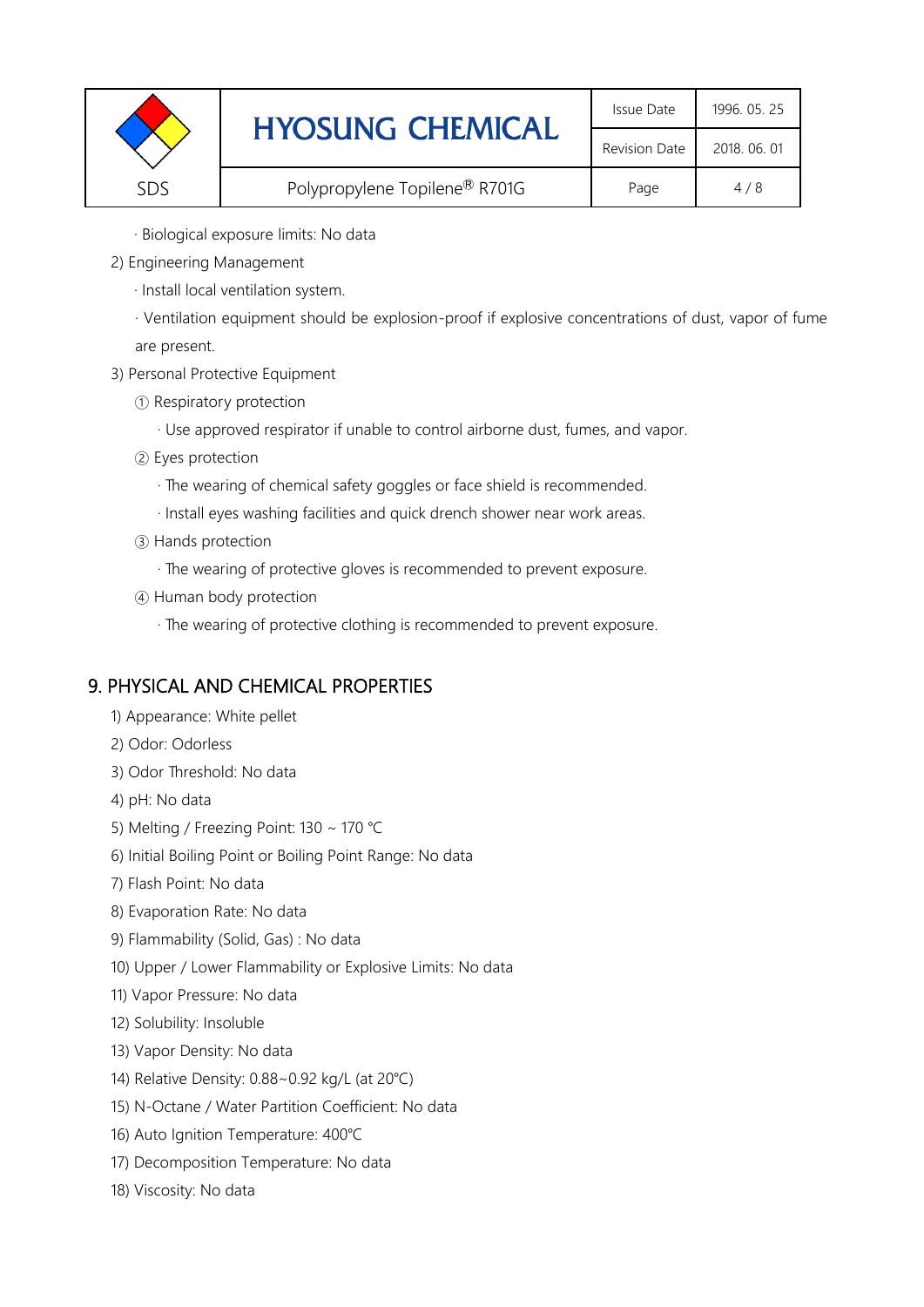|     | <b>HYOSUNG CHEMICAL</b>       | Issue Date           | 1996. 05. 25 |
|-----|-------------------------------|----------------------|--------------|
|     |                               | <b>Revision Date</b> | 2018, 06, 01 |
| SDS | Polypropylene Topilene® R701G | Page                 | 5/8          |

19) Molecular Weight: >10,000

# 10. STABILITY AND REACTIVITY

- 1) Chemical Stability
	- · Stable under normal temperature and pressure.
- 2) Possibility of Hazardous Reaction
	- · Will not occur under normal temperature and pressure.
- 3) Condition to Avoid
	- · Avoid contact with water.
	- · Keep away from heat, sparks and flame.
	- · Avoid contact with strong oxidizing agents, strong alkaline and strong acid.
- 4) Incompatibility with Other Materials
	- · Strong oxidizing materials, Flammable substance.
- 5) Hazardous Decomposition Product

· At elevated temperatures the material will begin to decompose, producing fumes that can contain carbon monoxide, acrolein, aldehydes, and unidentified organic compounds.

# 11. TOXICOLOGICAL INFORMATION

1) Information on the Likely Routes of Exposure

- · Inhalation: No data
- · Ingestion: No data
- · Skin contact: No data
- · Eye contact: No data

2) Delayed and Immediate Effects and Chronic Effects From Short or Long Term Exposure

- Acute toxicity
	- · Oral: No data
	- · Skin: No data
	- · Inhalation: No data
- Skin corrosion / irritation: No data
- Serious eye damage / eye irritation: No data
- Respiratory sensitization: No data
- Skin sensitization: No data
- Carcinogenicity
	- · Industrial Safety & Health Law: No data
	- · IARC: No data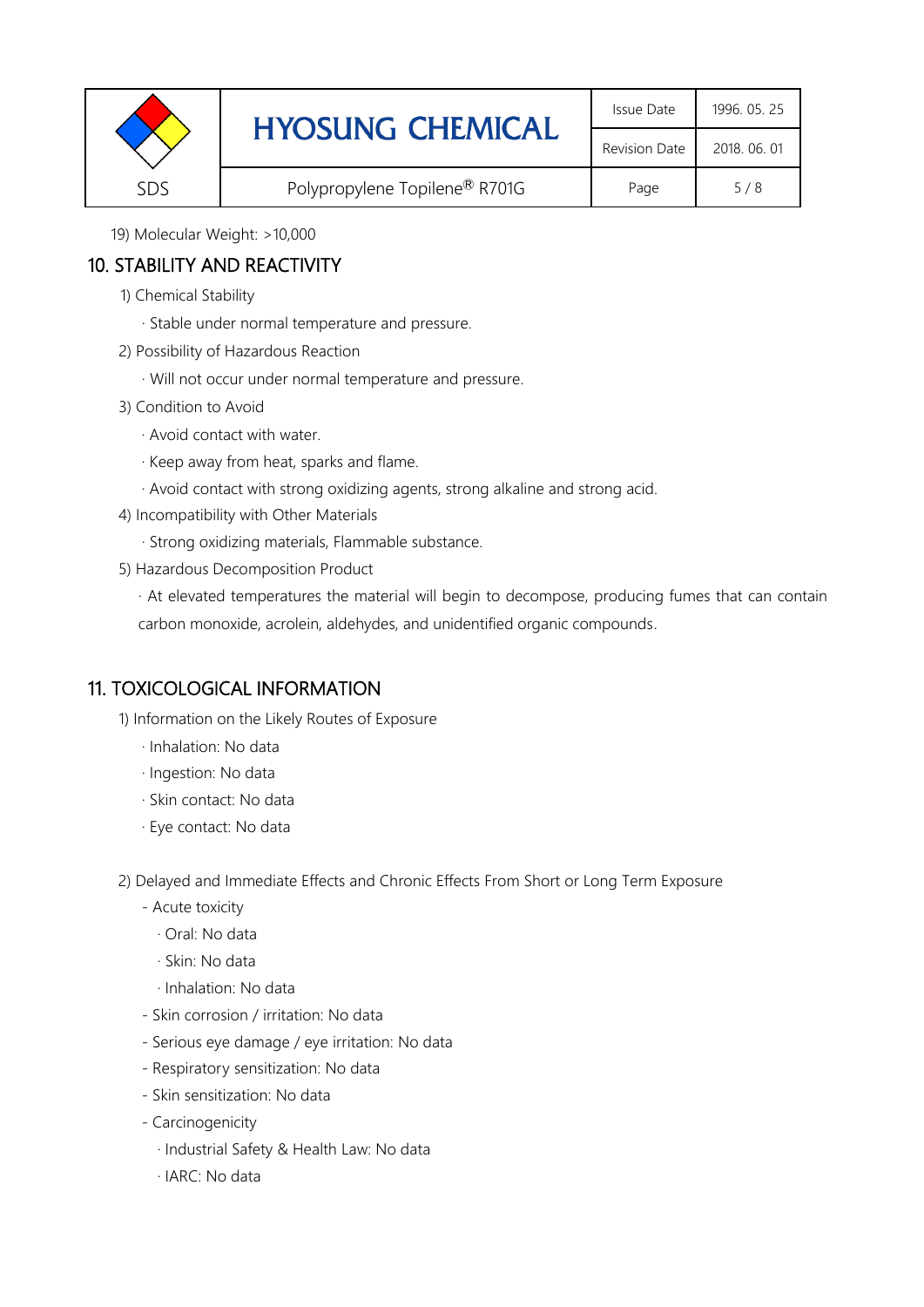|     | <b>HYOSUNG CHEMICAL</b>       |                      | 1996. 05. 25 |
|-----|-------------------------------|----------------------|--------------|
|     |                               | <b>Revision Date</b> | 2018, 06, 01 |
| SDS | Polypropylene Topilene® R701G | Page                 | 6/8          |

- · OSHA: No data
- · ACGIH: No data
- · NTP: No data
- · EU CLP: No data
- Gem cell mutagenicity: No data
- Reproductive toxicity: No data
- Specific target organ systemic toxicity (Single exposure)
- Specific target organ systemic toxicity (Repeated exposure)
- Aspiration hazard: No data

## 12. ECOLOGICAL INFORMATION

- 1) Ecotoxicity: No data
- 2) Persistence and Degradability: No data
- 3) Bioaccumulative Potential: No data
- 4) Mobility in Soil: No data
- 5) Other Adverse Effects: No data

## 13. DISPOSAL CONSIDERATIONS

#### 1) Disposal Method

- · Dispose in accordance with all applicable environmental regulations.
- · Empty containers should be recycled or disposed of through an approved waste management facility.
- 2) Disposal Considerations

· For proper disposal of used material, an assessment must be completed to determine the proper and permissible waste management options under applicable rules, regulations and laws.

## 14. TRANSPORT INFORMATION

- 1) UN Number: Not regulated as a hazardous material
- 2) UN Proper Shipping Name: Not applicable
- 3) Hazard Class: Not applicable
- 4) Packing Group: Not applicable
- 5) Marine Pollutant: Not applicable
- 6) DOT Number: Not regulated as a hazardous material
- 7) IATA Number: Not regulated as a hazardous material
- 8) IMDG Code: Not regulated as a hazardous material
- 9) Further information: Not a hazardous material under DOT, IATA and IMDG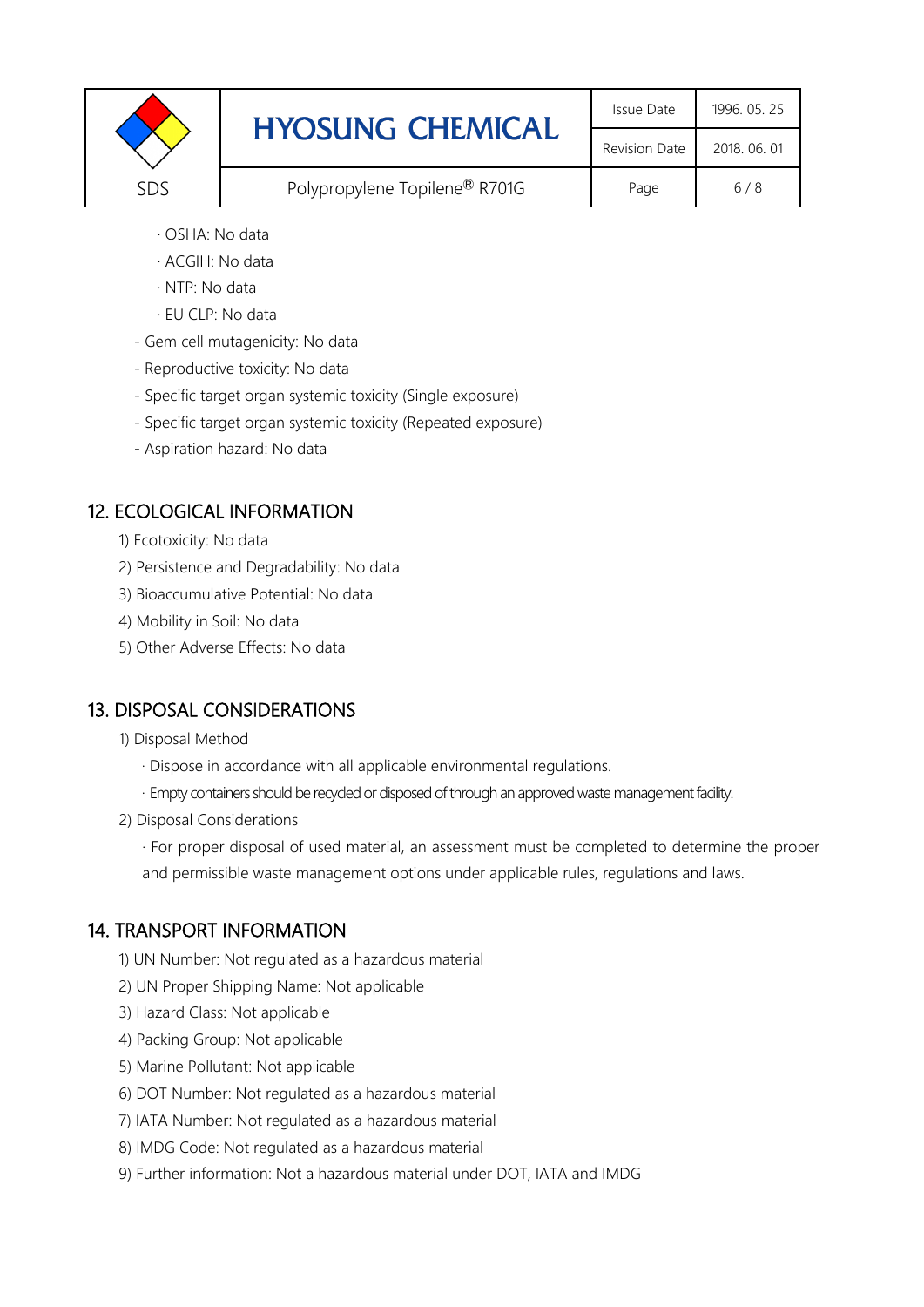| <b>Revision Date</b> |     | <b>HYOSUNG CHEMICAL</b>                   | Issue Date | 1996. 05. 25 |
|----------------------|-----|-------------------------------------------|------------|--------------|
|                      |     |                                           |            | 2018, 06, 01 |
|                      | SDS | Polypropylene Topilene <sup>®</sup> R701G | Page       | 7/8          |

- 10) Special Precautions for User
	- · Emergency management type of fire: Not applicable
	- · Emergency management type of leak: Not applicable

## 15. REGULATORY INFORMATION

- 1) Industrial Safety and Health Law (KOREA): Not applicable
- 2) Toxic Chemical Substance Subject to Management Act (KOREA): Not applicable
- 3) Hazardous Material Safety Act (KOREA): Not applicable
- 4) Other Local or International Regulation
	- Persistent Organic Pollutant Management Law (KOREA): Not applicable
	- EU Classification
		- · Classification: Not applicable
		- · Risk Phrases: Not applicable
		- · Safety Phrases: Not applicable
	- US Regulations
		- · OSHA: Not applicable
		- · CERCLA: Not applicable
		- · EPCRA 302: Not applicable
		- · EPCRA 304: Not applicable
		- · EPCRA 301: Not applicable
	- Rotterdam Convention material: Not applicable
	- Stockholm Convention material: Not applicable
	- Montreal Protocol on Substance: Not applicable

## 16. OTHER INFORMATION

- 1) Reference
	- · KOSHA: Material Safety Data Sheet
- 2) Issued Date: 1996. 05. 25
- 3) Revision Number and Last Date Revised: 2018. 06. 01 (Version 8)
- 4) Others:

The information contained herein is current as of the date of this Material Safety Data Sheet, but no warranty, guarantee or representation is made by HYOSUNG Chemical Corp. as to the absolute correctness or sufficiency of the information & recommendations in this Material Safety Data Sheet.

Since the use of this information and the conditions of the use of the product are not under the